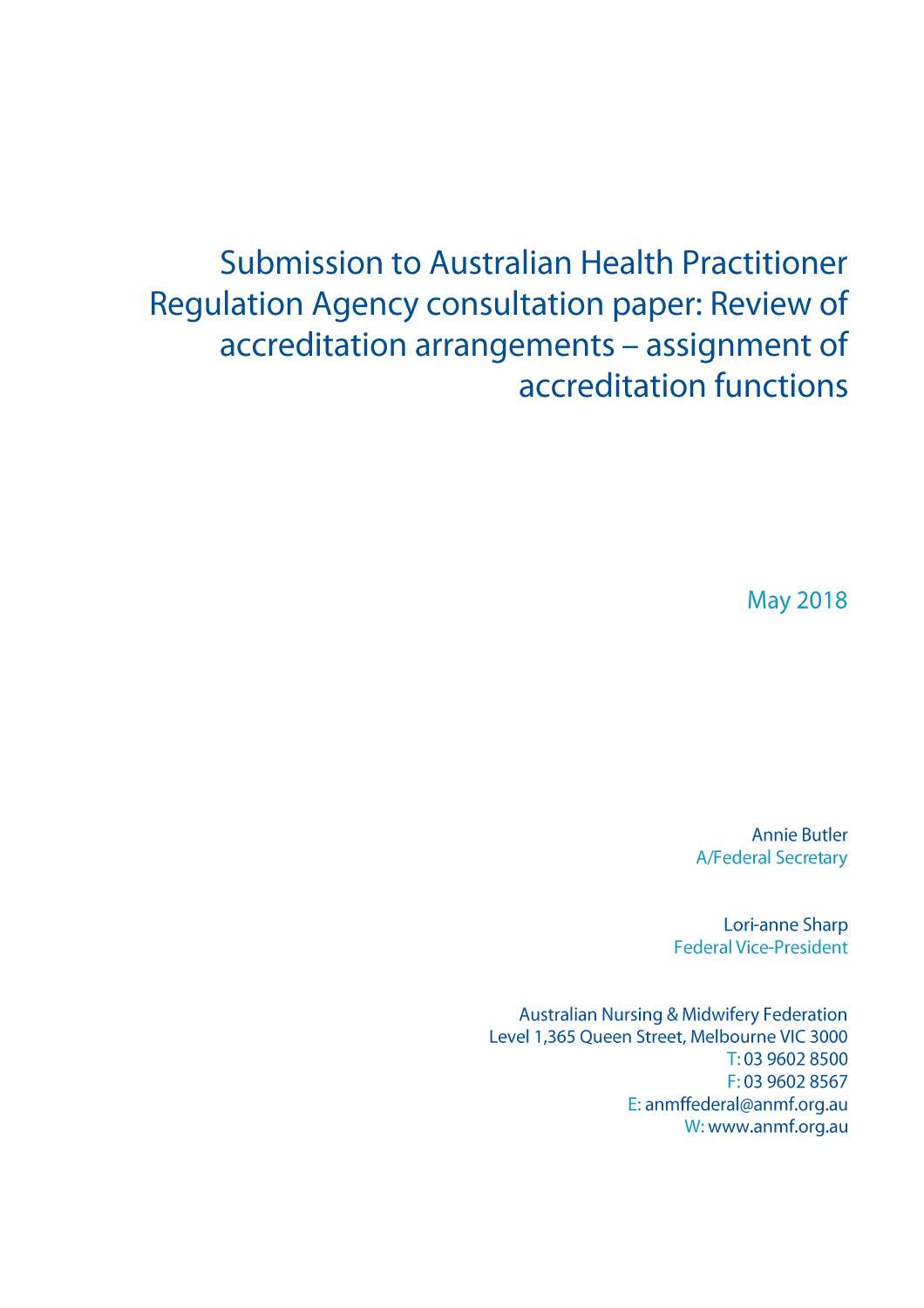

#### **Introduction**

The ANMF is Australia's largest national union and professional nursing and midwifery organisation. In collaboration with the ANMF's eight state and territory branches, we represent the professional, industrial and political interests of more than 268,500 nurses, midwives and carers across the country.

Our members work in the public and private health, aged care and disability sectors across a wide variety of urban, rural and remote locations. We work with them to improve their ability to deliver safe and best practice care in each and every one of these settings, fulfil their professional goals and achieve a healthy work/life balance.

Our strong and growing membership and integrated role as both a professional and industrial organisation provide us with a complete understanding of all aspects of the nursing and midwifery professions and see us uniquely placed to defend and advance our professions.

Through our work with members we aim to strengthen the contribution of nursing and midwifery to improving Australia's health and aged care systems, and the health of our national and global communities.

Accreditation of education programs, as with all other aspects of the education of the nursing and midwifery professions, is of prime concern to the ANMF. We have contributed significantly to the work of the Australian Nursing and Midwifery Accreditation Council (ANMAC) since its inception, to ensuring the success of our professions' specific body established to manage the large volume of entry-level education programs for nurses and midwives. The ANMF continues as an active participant in ANMACs work of providing advice and recommendations regarding these programs, to the Nursing and Midwifery Board of Australia (NMBA).

The ANMF, therefore, welcomes the opportunity to respond to the Australian Health Practitioner Regulation Agency (AHPRA) consultation on *Review of accreditation arrangements – assignment of accreditation functions*.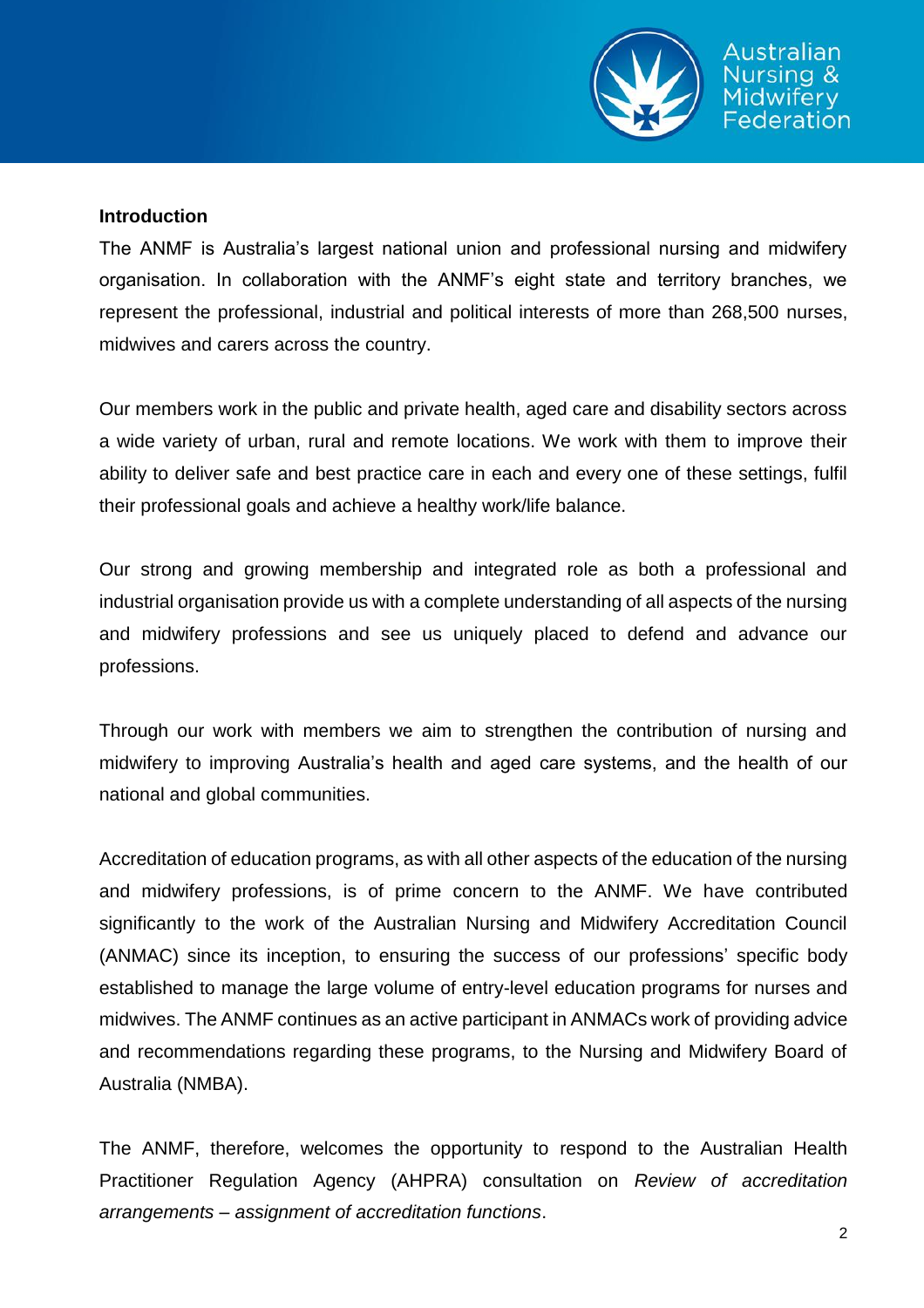

#### **Summary statement**

The underpinning position of the ANMF in relation to the accreditation of education programs for nurses and midwives and the role of the Australian Nursing and Midwifery Accreditation Council (ANMAC) is:

- National accreditation standards for education programs for nurses and midwives are essential for the protection of the public and maintaining the highest standards of nursing and midwifery practice;
- The determination of, and ongoing maintenance and management of, national accreditation standards for education programs for nurses and midwives, must be undertaken by the nursing and midwifery professions to ensure integrity of required discipline-specific knowledge and skills for safe and competent practice, in order to meet the NMBA standards for practice;
- ANMAC is the national accreditation body for all entry to practice education programs for nurses and midwives leading to registration as a nurse or midwife;
- ANMAC is the national accreditation body for all education programs leading to endorsement as a nurse practitioner or to scheduled medicines endorsement as a midwife.
- Under the Skills Migratory Program, ANMAC is the national body for assessment of the country of origin qualifications of internationally qualified nurses and midwives seeking registration from the NMBA;
- The accreditation process for nursing and midwifery, under the National Registration and Accreditation Scheme, must stand alone;
- Nursing and midwifery registration fees should be used to contribute to the nursing and midwifery accreditation process as undertaken by ANMAC. Nursing and midwifery must not cross-subsidise the accreditation of other disciplines;
- The fee structure that ANMAC currently uses for education providers is supported;
- The current governance structure for the constitution of the ANMAC Board ensures commitment from the nursing and midwifery professions and health care consumers.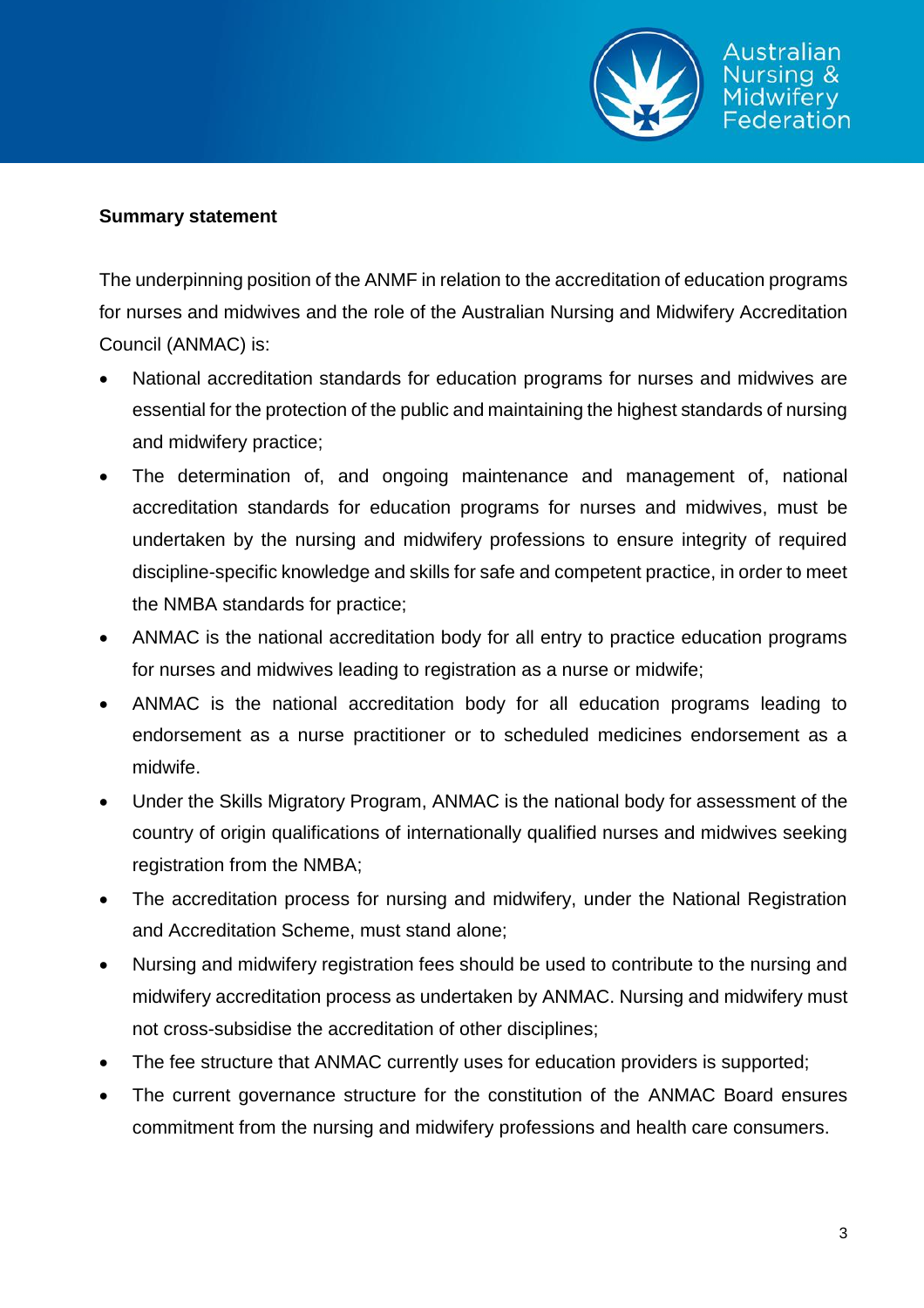

#### **Comment on consultation questions**

The ANMF responses to the consultation questions posed in the AHPRA paper *Review of accreditation arrangements – assignment of accreditation functions*, are framed from the perspective of the nursing and midwifery professions.

#### 1. *What is your general experience of the accreditation functions under the National Law?*

The Australian Nursing and Midwifery Accreditation Council (ANMAC) is the professions' specific body which was established under the National Law to manage accreditation of education programs for the Nursing and Midwifery Board of Australia (NMBA). The ANMF has confidence in the accreditation processes established for the nursing and midwifery professions and has contributed significantly to the work of ANMAC in managing the large volume of programs of study for nurses and midwives.

The ANMF continues as an active participant in ANMACs work through representation on their Board, Strategic Advisory Committee, and on all accreditation standards review expert advisory groups.

The process of 'wide-ranging consultation about the content of the [accreditation] standard' (Clause 46(2), National Law) by ANMAC, and, then submitting the final version of the standard to the NMBA (the National Board for nursing and midwifery), has proven to be an effective and efficient method. This structure has strong professional ownership and, therefore, credibility and concomitant commitment of the programs authorising practice as a nurse or midwife in this country.

## 2. *Do you have any comments on performance against the individual Quality Framework domains:*

*Domain 1: Governance – the accreditation authority effectively governs itself and demonstrates competence and professionalism in the performance of its accreditation role.*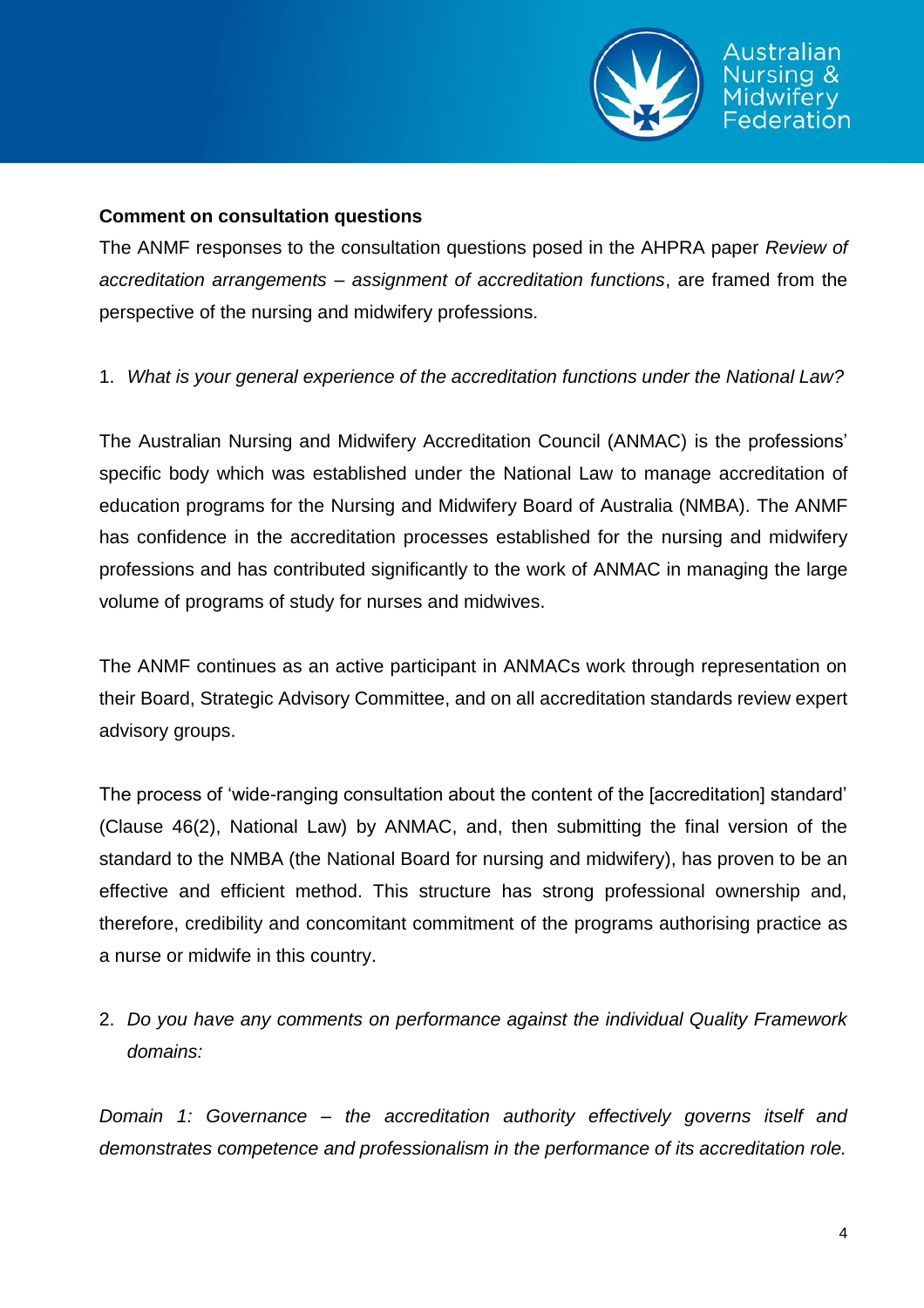

Although ANMAC stands as an independent organisation, accountability is assured through a) a governing Board consisting of representatives of peak nursing and midwifery professional bodies and healthcare consumers, and, b) its symbiotic relationship with the NMBA which is the final arbiter in approving accreditation standards which meet the requirements of the National Law in protecting the public.

Community directors of the ANMAC Board provide invaluable contributions to the accreditation process for education programs for nurses and midwives. Their role in the governance of ANMAC ensures the constant and consistent consideration of the perspective of those for whom the nursing and midwifery professions provide care, the people who use the health, maternal and aged care systems.

The competence and professionalism of ANMAC in the performance of its accreditation role is also visible for scrutiny during the public consultation forums conducted across the country in the development and/or review of accreditation standards for programs of study.

Nurses, midwives and consumers also hold positions on the NMBA Board and this provides another level of evaluation of the effective governance and professionalism of ANMAC in its accreditation role.

*Domain 2: Independence – the accreditation authority carries out its accreditation operations independently.* 

While ANMAC and the NMBA have a symbiotic relationship under the National Law, they are separate entities with clear lines of authority. The safeguards in this structure work well for the nursing and midwifery professions. That is, by ANMAC (the accreditation body) being inherently linked to the NMBA (the regulatory body) this ensures programs of study for nurses and midwives meet the regulatory standards which mandate safe and competent practice for protection of the public in health, maternal and aged care delivery.

The structure enables ANMAC to perform its accreditation operations quite independently of the regulator. However, this independence does not mean ANMAC is able to determine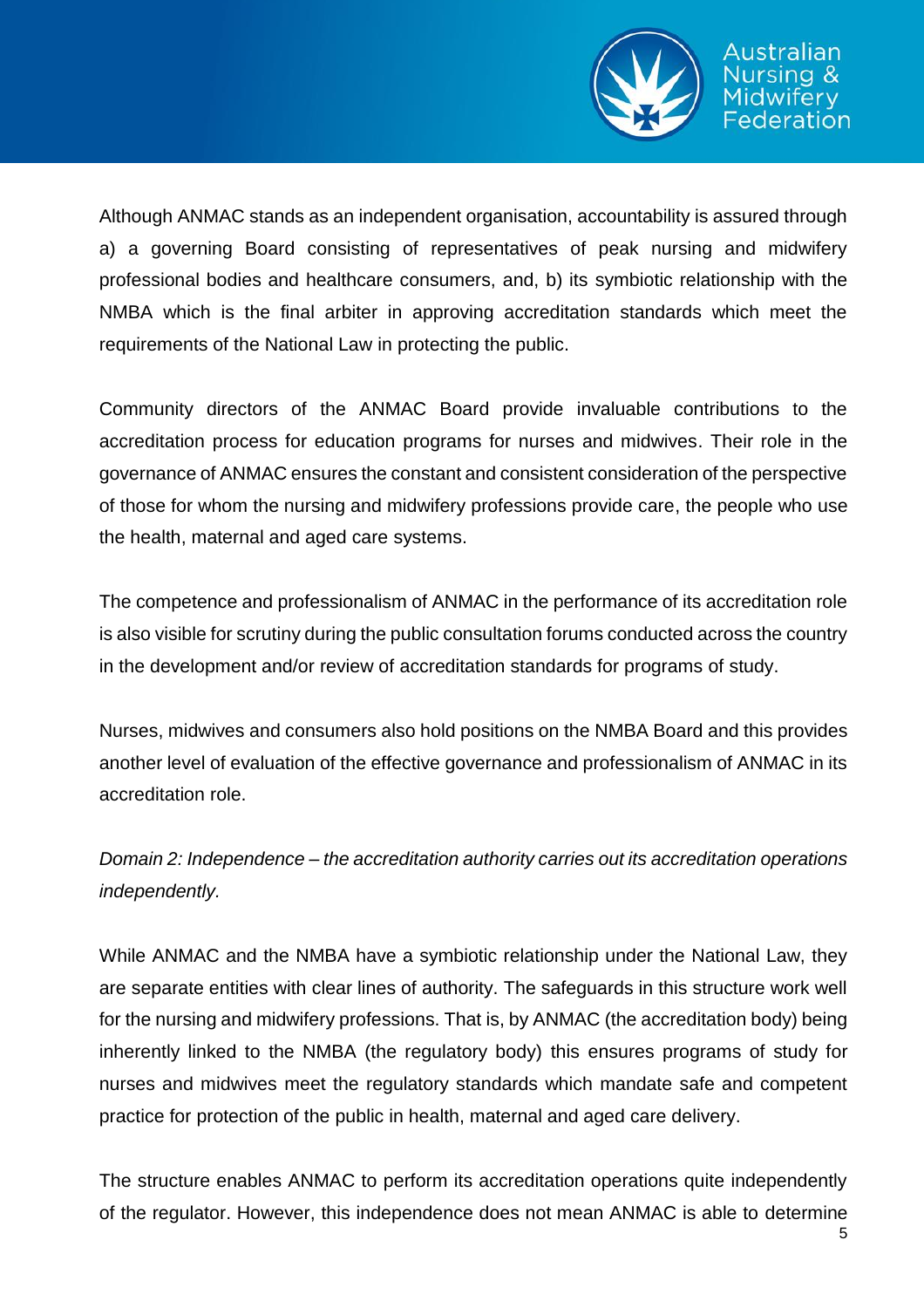

a separate agenda of its own, as key performance indicators are framed by the National Law. The NMBA acts as the arbiter for the profession and the public to ensure the objectives of the National Registration and Accreditation Scheme are upheld according to the National Law.

*Domain 3: Operational management – the accreditation authority effectively manages its resources to carry out its accreditation function.* 

The ANMF is not aware of any concerns in relation to the operational management of ANMAC.

*Domain 4: Accreditation standards – the accreditation authority develops accreditation standards for the assessment of programs of study and education providers.* 

Through an extensive and rigorous consultation process with the nursing and midwifery professions and relevant stakeholders, ANMAC has developed fair and achievable accreditation standards for the assessment of programs of study and education providers. ANMAC successfully accredits the following large number of programs, which aim to imbue knowledge, clinical skills and professional attributes necessary for safe and competent practice, after extensive consultation with the professions and consumers:

- entry-level education programs leading to registration as a nurse or midwife conducted in the university sector,
- entry-level education programs leading to enrolment as a nurse conducted in the vocational education sector, and,
- education programs leading to endorsement as a nurse practitioner or to scheduled medicines endorsement as a midwife.

The ANMF sits on all accreditation standards review expert advisory groups on behalf of our more than 268,500 nursing and midwifery members, so we have extensive interaction with ANMAC. We consider the current accreditation standards are framed to lead to programs of study which deliver practitioners whose knowledge and skill base is relevant, evidencebased and safe for contemporary health, maternal and aged care practice.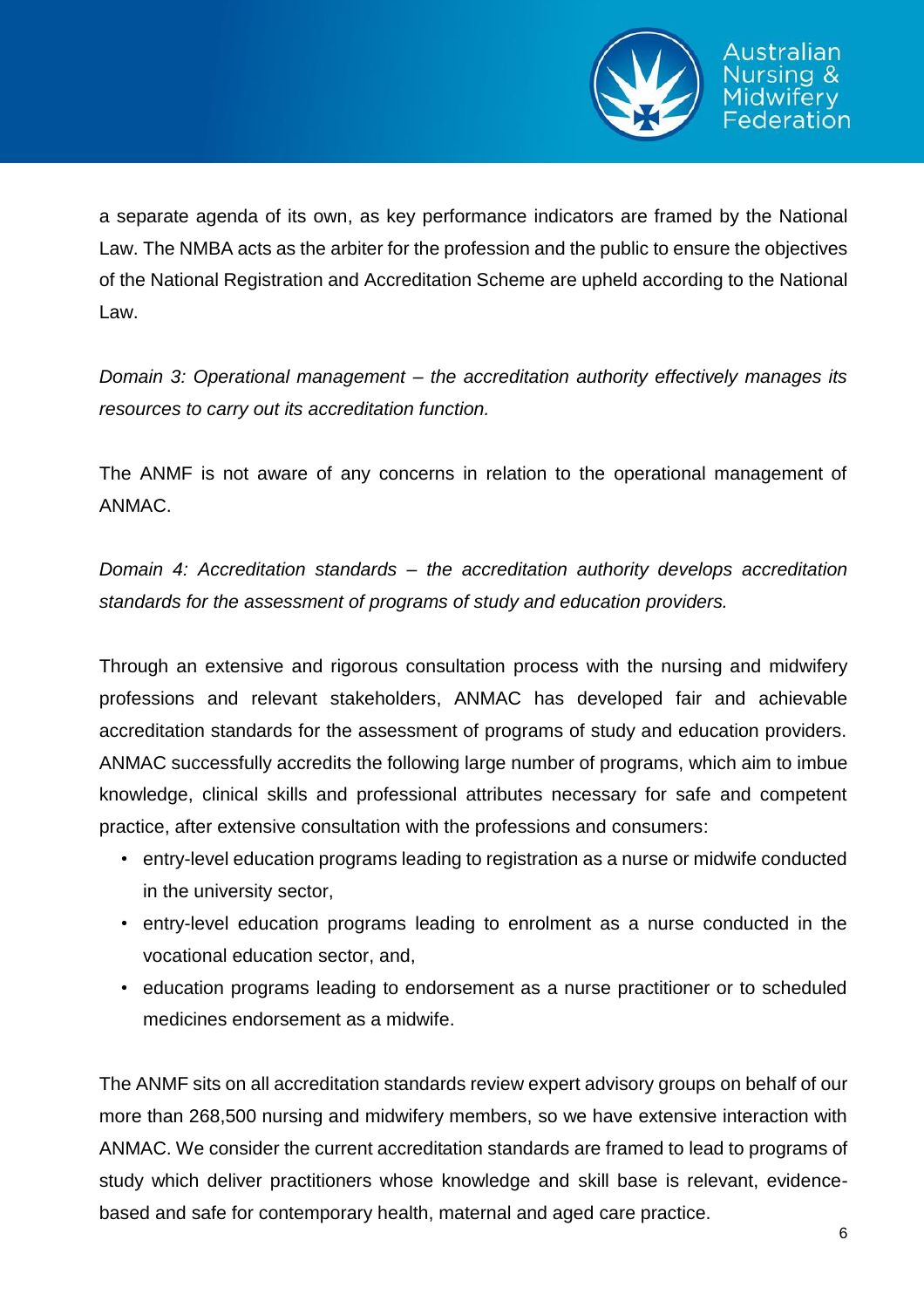

deration

*Domain 5: Processes for accreditation of programs of study and education providers – the accreditation authority applies the approved accreditation standards and has rigorous, fair and consistent processes for accrediting programs of study and their education providers.* 

The processes employed by ANMAC for accreditation of programs of study and education providers have been refined since the establishment of ANMAC and in consultation with the nursing and midwifery professions. As stated above, we consider ANMAC has developed fair and achievable accreditation standards for the assessment of programs of study and education providers

*Domain 6: Assessing authorities in other countries (where this function is exercised by the accreditation authority) – the accreditation authority has defined its standards and procedures to assess examining and/or accrediting authorities in other countries.* 

This is not a role ANMAC undertakes.

*Domain 7: Assessing overseas qualified practitioners (where this function is exercised by the accreditation authority) – the authority has processes to assess and/or oversee the assessment of the knowledge, clinical skills and professional attributes of overseas qualified practitioners who are seeking registration in the profession under the National Law, and whose qualifications are not approved qualifications under the National Law for the profession.* 

ANMAC has a Skilled Migration Service which assesses the knowledge, clinical skills and professional attributes of overseas qualified nurses and midwives who want to migrate to Australia under the Australian Government's General Skilled Migration program. ANMAC's role is to assess whether or not the applicant has the nursing or midwifery qualifications and experience that needed in Australia, thus deeming them eligible for permanent migration.

Registration as a nurse (registered nurse or enrolled nurse) or midwife is the responsibility of the regulatory body - NMBA. This also applies to international applicants for registration to practice in Australia.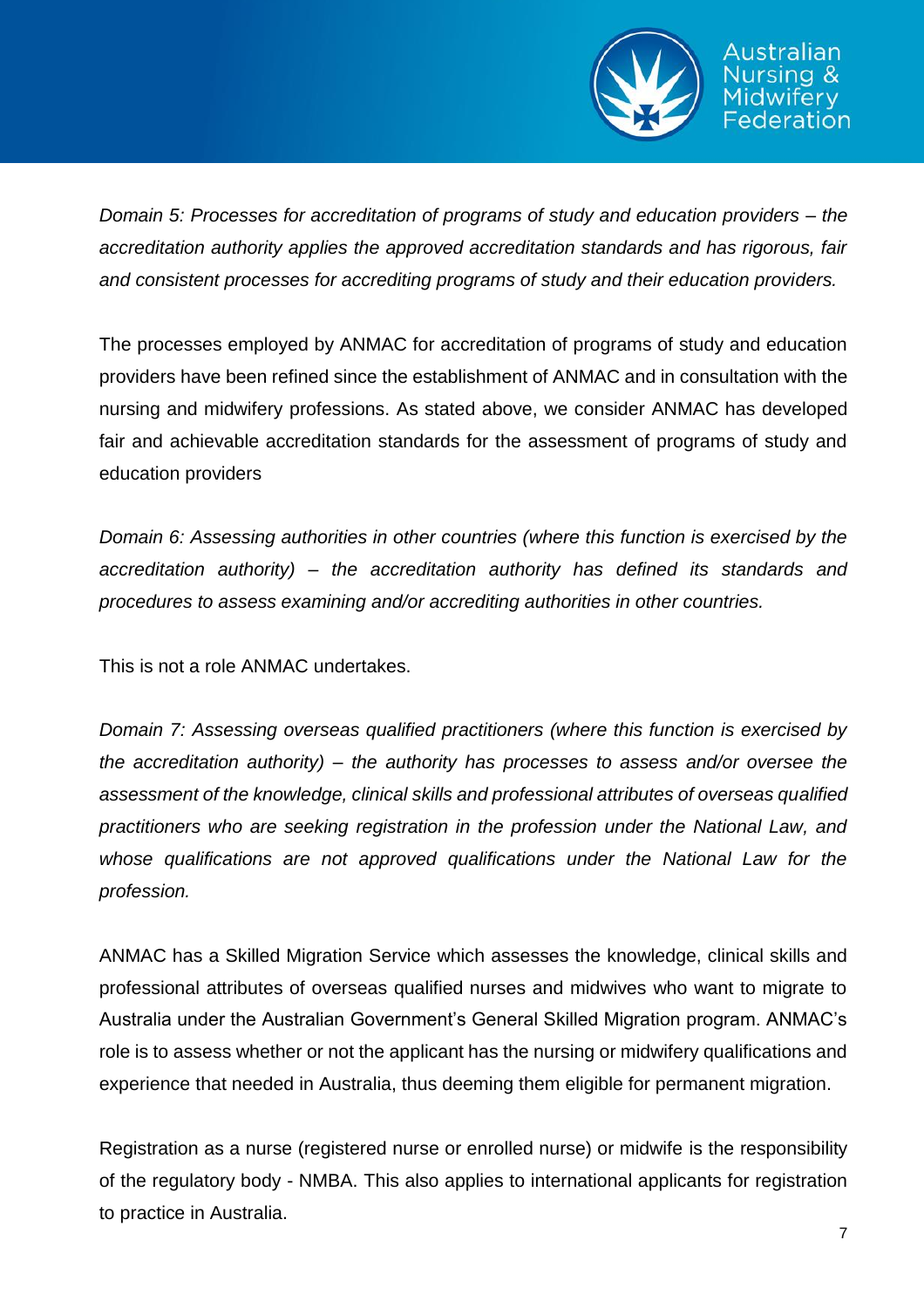

*Domain 8: Stakeholder collaboration – the accreditation authority works to build stakeholder support and collaborates with other national, international and/or professional accreditation authorities.* 

ANMAC engages in stakeholder collaborative activities with other accreditation bodies nationally through participating in the Health Professions Accreditation Collaborative Forum, ANMAC cooperates with other health practitioner accrediting bodies. It is through this collaborative that ANMAC has been able to reduce duplication of effort in accreditation relating to the governance of education providers.

ANMAC engages in stakeholder collaborative activities with other accreditation bodies internationally through participating in the annual International Council of Nurses Regulation and Accreditation Forum.

- 3. *Do you have any comments on how future accreditation agreements could address any of the following issues and demonstrate progressive improvements over the next five years?*
- *reducing duplication, regulatory burden and cost*

The work of the Health Professions Accreditation Collaborative Forum can achieve this through on-going discussion on identifying these areas and implementing measures to refine processes across the accreditation authorities.

 *increasing transparency and accountability including in relation to cost, fees and performance*

In the initial set up of national accreditation standards by ANMAC it was important to apply common processes in terms of length of initial and re-accreditation timeframes, and monitoring procedures. With maturity of the nursing and midwifery national accreditation processes it may be timely to adopt more open-ended and risk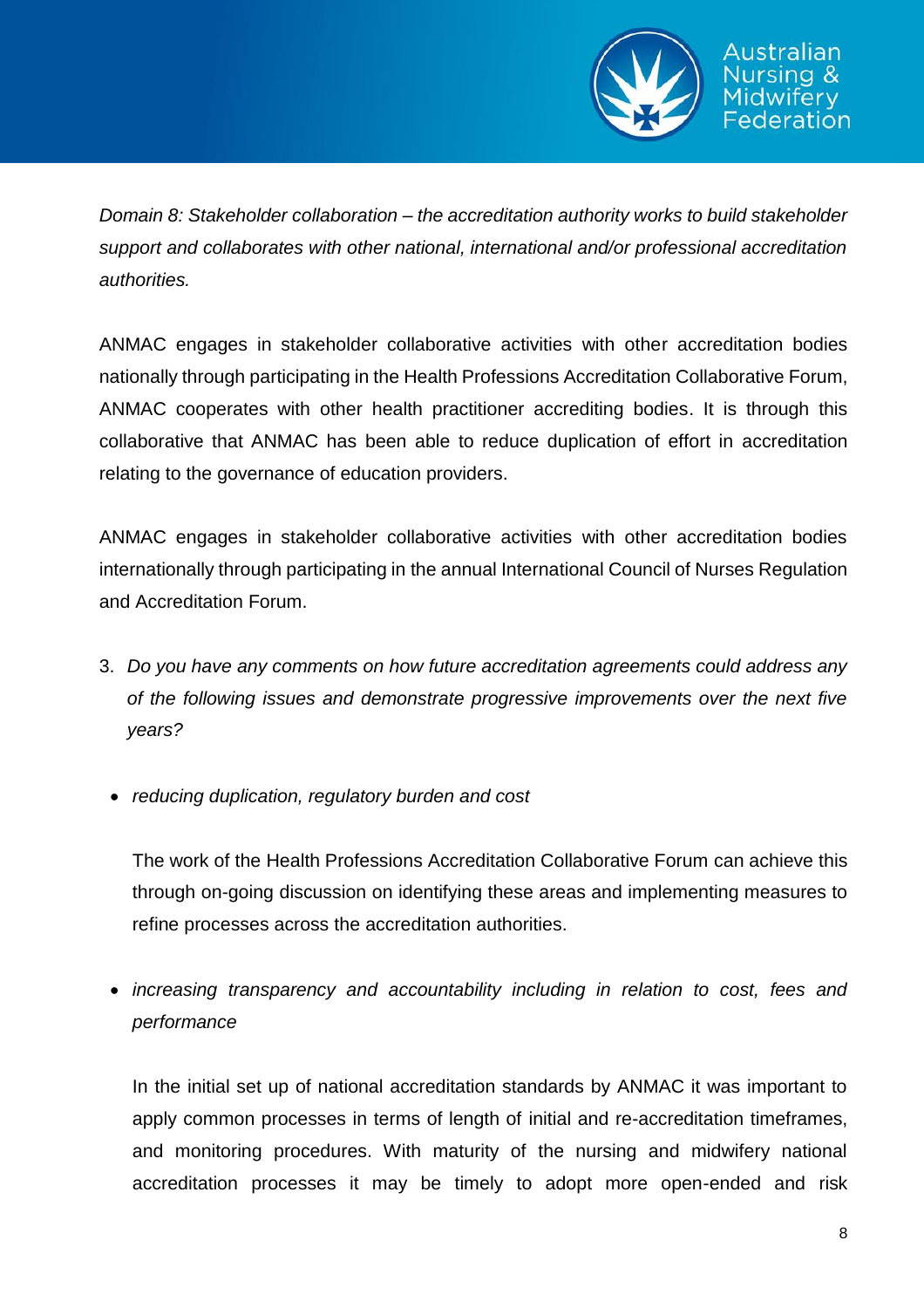

eration

management accreditation cycles. This would provide for obvious cost savings for both education provider and for ANMAC as the national accrediting body.

The ANMF is aware that ANMAC is moving towards a risk-based approach to the accreditation cycle. However, this approach must take into consideration the review cycles of the accreditation standards to ensure education providers are updating their curricula to meet the most current approved accreditation standards.

The ANMF considers the current arrangement should be maintained whereby ANMAC undertakes the setting of fees and levies for funding accreditation functions. This must be determined by the national accrediting body according to a fair and equitable cost assessment and to ensure the service funding enables the most robust accreditation process. Currently the cost of assessment by ANMAC is determined by: length of program, type of accreditation (full submission or modification to an existing program), and, complexity of accreditation (for example: program offered from more than two sites; dual degrees; combined degrees; program variations).

 *achieving greater collaboration, sharing of good practice and multi-profession approaches including to address health workforce issues and achieve greater effectiveness* 

ANMAC engages in stakeholder collaboration on a range of levels including, through:

- i. public consultation forums, ANMAC engages with a wide range of professional, education provider and consumer stakeholders,
- ii. attending the bi-annual meetings of the Coalition of National Nursing and Midwifery Organisations, ANMAC reaches over 55 national organisations, to present and discuss their current and future accreditation work plans,
- iii. a plethora of advisory committees for reviews of accreditation standards, ANMAC has developed strong relationships with peak nursing and midwifery professional, education and regulatory organisations and community representatives.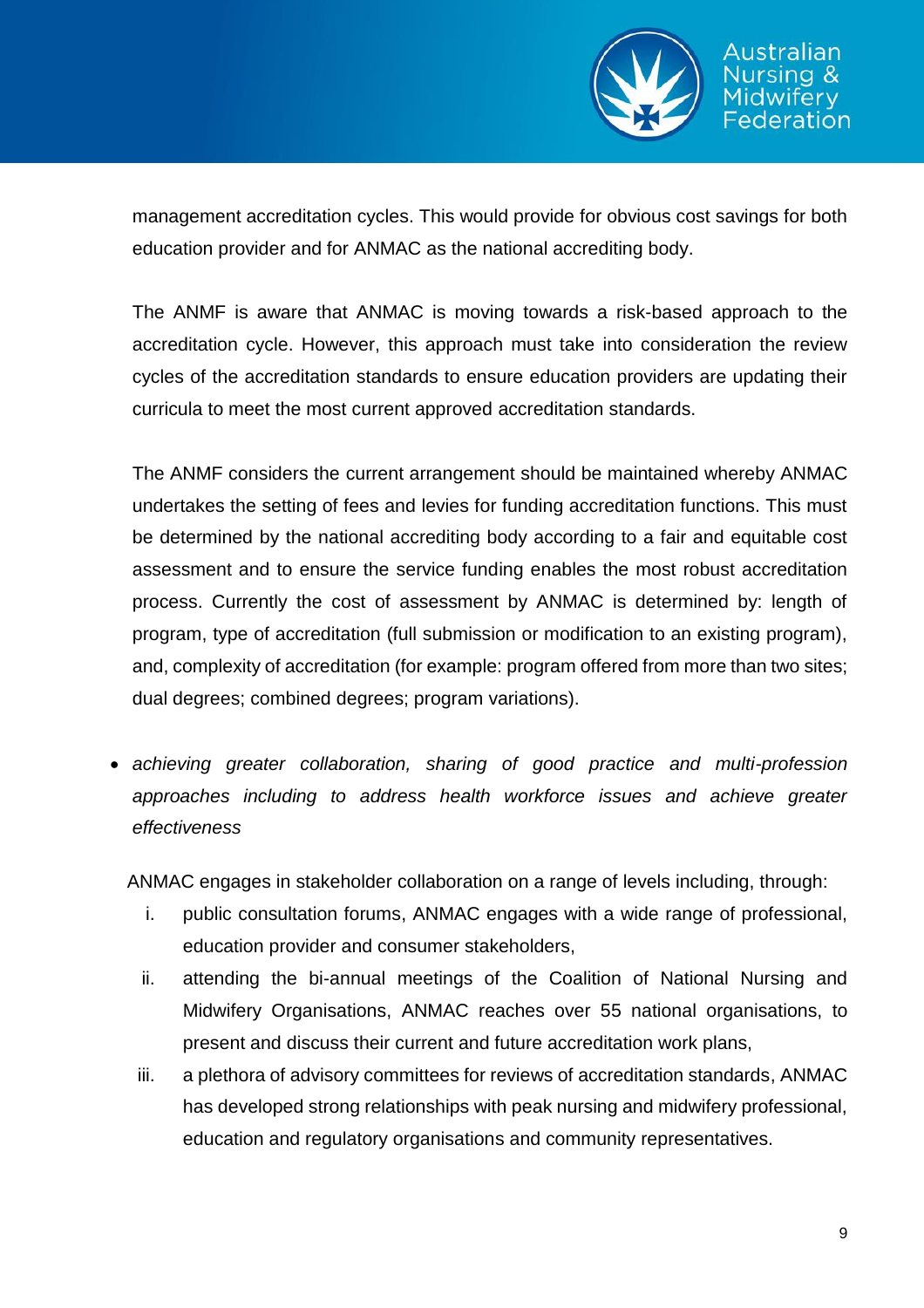

 *establishing clearer performance indicators to more effectively address these issues and other key measures of performance*.

The constituents of the ANMAC Board and accreditation standards review expert advisory groups, being representatives of peak nursing and midwifery professional organisations and the community, have a vested interest in undertaking their role of monitoring the performance of the professions' accrediting body.

4. *Do you have any comments on the extent to which accreditation has addressed or had regard for the objectives and guiding principles of the National Scheme?* 

The ANMF considers that the accreditation processes for nursing and midwifery have met the objectives and guiding principles of the National Scheme to a high degree by preparing work ready practitioners competent to provide safe care. We define 'work readiness' as 'workforce capability'. Graduating nurses and midwives have met the accreditation requirements which mean they have workforce capability. To achieve registration they have been deemed to be competent and safe to practice and capable of contributing to the workforce. On entering the workforce they require a supportive environment (just as a graduate of any program newly entering a workforce) in which to gain confidence in their practise and to adopt the necessary responsibilities and accountability of a registered health practitioner.

5. *Do you have any comments on how future accreditation arrangements could address or have regard for the objectives and guiding principles of the National Scheme?* 

Current accreditation arrangements for the nursing and midwifery professions are affectively addressing the objectives and guiding principles of the National Scheme.

6. *Do you have any comments on the benefits or risks of an arrangement where one accreditation authority performs accreditation functions for more than one profession?*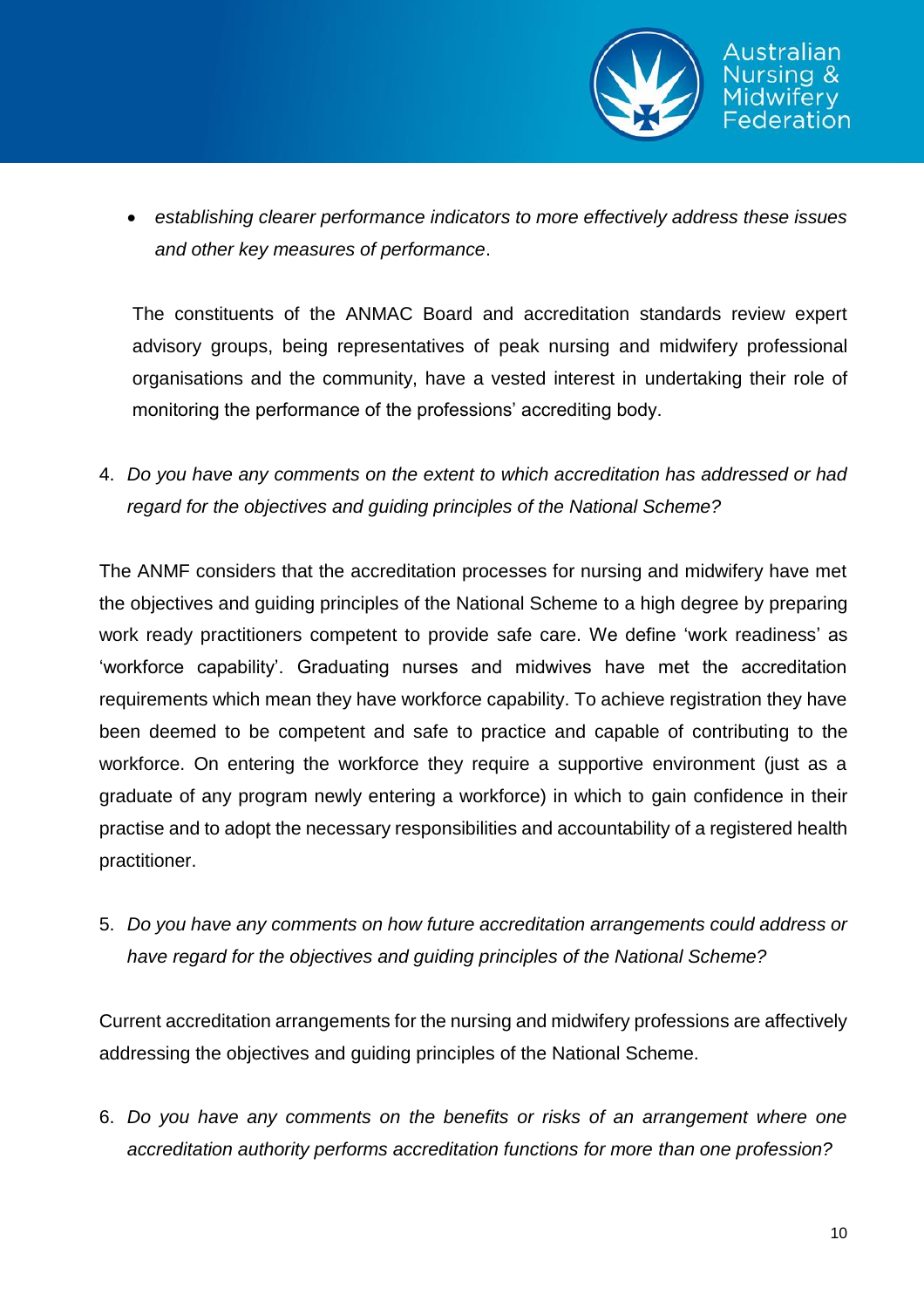

The nursing and midwifery professions constitute just over half of all health practitioners in Australia. We already have well established frameworks which provide for consistency and commonality in the development and application of accreditation standards across all entry to practice education programs leading to registration for nurses and midwives, and, education programs leading to endorsement as a nurse practitioner or a scheduled medicines endorsement for a midwife. Education programs for the nursing and midwifery professions are complex and the accreditation standards reflecting this complexity have been derived through rigorous processes involving extensive consultation internal and external to our professions.

The ANMF considers it essential that each health professional group develop and maintain accreditation standards which will enable discipline-specific high quality educational outcomes to ensure competent and safe practitioners who exhibit best contemporaneous practice in a variety of settings. We maintain that those outside of the nursing and midwifery professions do not have a knowledgeable grasp of the responsibilities and accountabilities of the role of nurses and midwives. The development of curricula and associated learning outcomes must therefore primarily be undertaken by the nursing and midwifery professions

Where it is possible to achieve consistency and commonality of overarching accreditation standards across disciplines, the ANMF considers this already occurs through ANMAC participating in the Health Professions Accreditation Collaborative Forum.

The ANMF stresses the importance of profession-specific assessment panels – in our case this means assessment panels of nurses and midwives appraising education providers and their education programs for nurses and midwives. Our primary argument is that, to retain the integrity of programs educating safe, competent practitioners, one must have an intimate knowledge of the art and science of the profession/s being assessed.

In terms of cost outlay and the potential for increasing efficiencies for the accreditation processes (such as selection, training, composition and remuneration of assessment teams), the ANMF has not to date, and will not, support any moves for cross subsidisation by nursing and midwifery of other disciplinary groups.